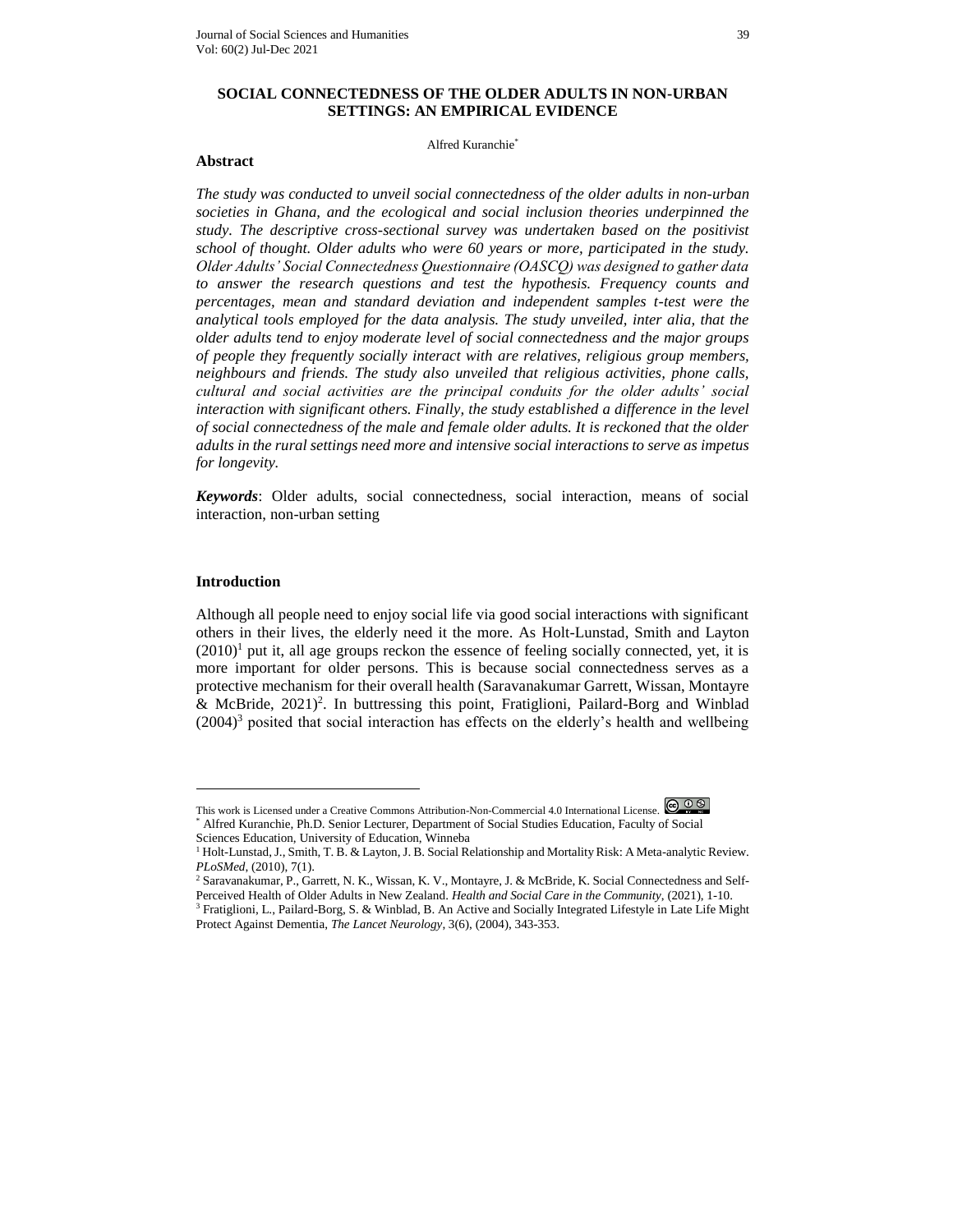while Horner and Boldy (2008)<sup>4</sup> contended that social connectedness affects the wellbeing of older people. For older adults, social connectedness is an issue and a feeling demonstrated as the kind which permits them to feel physically active and access services in a community supported by family and neighbours or paid attention to by government and local administration concerning their needs (Sato, 2020)<sup>5</sup>. It has also been discovered that social connectedness promotes activeness of older persons (Franke, Tong, Ashe, Mckay & Sims-Gould,  $2013$ <sup>6</sup>. Holt-Lunstad, Smith and Layton  $(2010)^7$ , on their part, assert that people who enjoy adequate social relationships possess greater chances of surviving as opposed to those with scarce social relationships. Consistent with these assertions, it has been unraveled that social connectedness and participation are related to higher survival rates and greater sense of value and inclusion (Gilmour, 2012)<sup>8</sup>. Silverman  $(2021)^9$  also believes that social connectedness has the potency to serve as a protective factor against psychological disorders and enhances psychological distress tolerance and improves individuals' overall sense of self. Social connectedness is thus reckoned to be very essential for older people because they change through an intricate and complex life stage, which may have unfavourable impact on their social relations and consequently their wellbeing  $(OECD, 2019)^{10}$ . Social connectedness is undoubtedly linked to prolonged life and strong mental health (Mountain,  $2018$ )<sup>11</sup>. Although adequate relationship increases older adults' survival chances as opposed to those who do not it, a study discovered that women's close associations tend to be more intimate and supportive and that loneliness was particularly problematic for women in retirement (Barnes & Parry,  $2004$ <sup>12</sup>.

#### **Literature Review**

 $\overline{a}$ 

Social connectedness is said to be enjoyed in friendly communities. Hence, the communities we live in ought to be congenial; especially, there should be opportunity for good interpersonal relationships among the inhabitants. The elderly need aged-friendly communities to enable them enjoy healthy living and consequently longevity as older persons are at risk of social cessation (Smith & Victor, 2019)<sup>13</sup>. An elderly-friendly

<sup>4</sup> Horner, B. & Boldy, D. P. The Benefit and Burden of 'Ageing-In-Place' in Aged Care Community, *Australian Health Review*, 32(2), (2008), 356-365

<sup>&</sup>lt;sup>5</sup> Sato, M. Understanding Social Connectedness amongst Older People in Low-Income and Middle-Income Countries Belonging to Moldova: An Exploratory Case Study. *Samuel Centre for Social Connectedness,* (2020), 1-33.

 $6$  Franke, T., Tong, C., Ashe, M. C., Mckay, T. & Sis-Gould, J. The secrets of highly active older adults. *Journal of Ageing Studies*, 27(4), (2013), 398-409.

<sup>7</sup> Holt-Lunstad, et.al. (2010), *Op.cit*.

<sup>8</sup> Glimour, H. Participation in Social Activities by the Aged in Canada. *Reports on the Aged*, 23(4), (2012), 3- 13.

<sup>9</sup> Silverman, A. B. *Social Connectedness, Community Participation and Health*. Ph.D. Dissertation. (Montana: University of Montana, 2021).

<sup>10</sup> OECD, *OECD Measurement of Social Capital Project and Questionnaire Databank*. (Washington: OECD, 2019).

<sup>&</sup>lt;sup>11</sup> Mountain, G. Social Connectedness in Older Persons: Who is Responsible? *The Lancet Public Health*, 3(9), (2018), 412-413

<sup>&</sup>lt;sup>12</sup> Barnes, H & Parry, J. Renegotiating Identity and Relationship: Men and Women's Adjustments to Retirement. *Ageing and Society,* 24, (2004), 213-233

<sup>13</sup> Smith, K. J. & Victor, C. Typology of Loneliness, Living Alone and Social Isolation. *Ageing and Society*, 39(8), (2019), 1709-1730.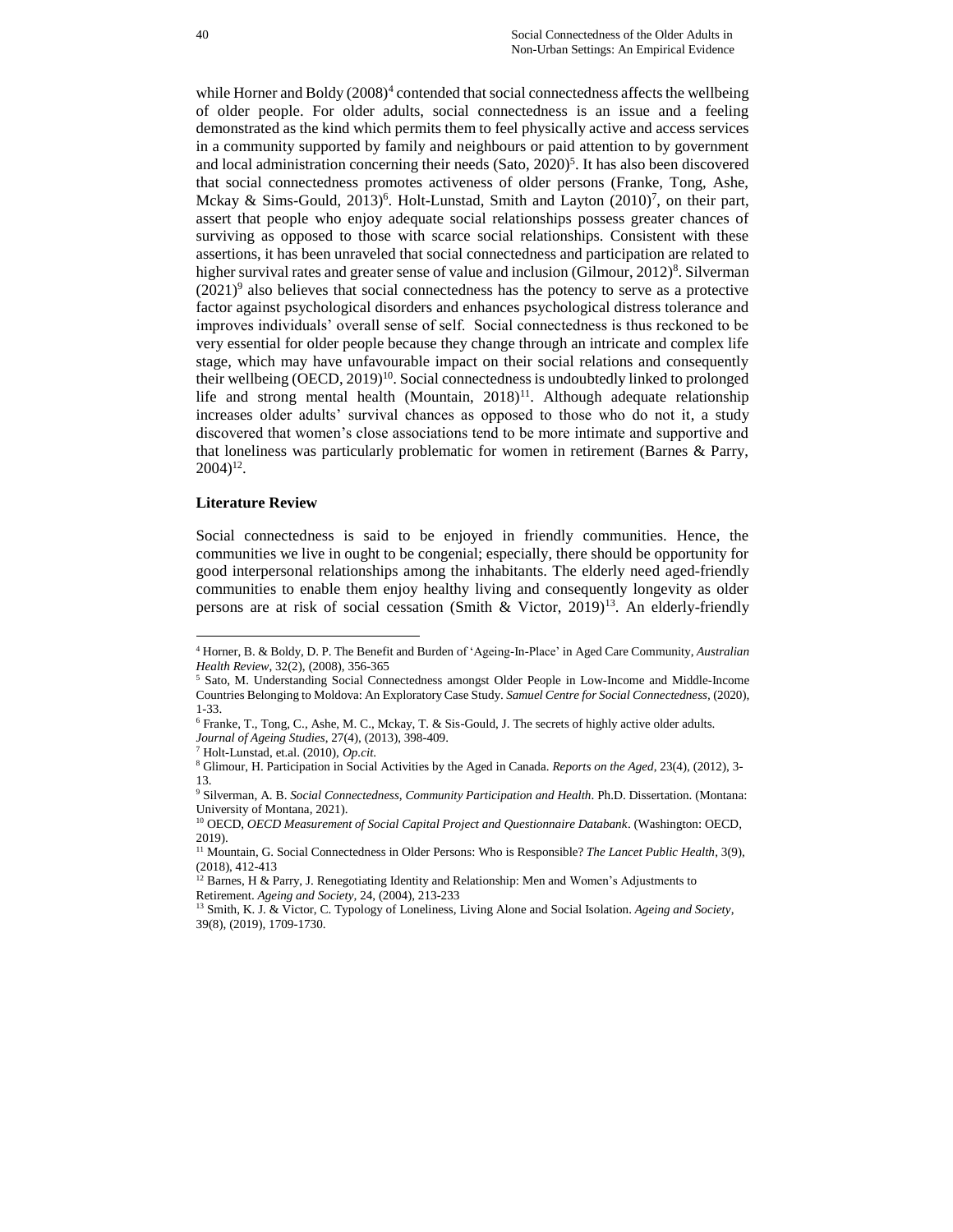$\overline{a}$ 

community is where "people can live their entire lives, if they so desire, rather than having to relocate and lose their social capital" (Yen, Barker, & Martinez, 2012, p.6)<sup>14</sup>. As age is not only a physical process but also a psycho-social process embedded in the community and cultural setting (Li & Au, 2019)<sup>15</sup>, so as people age, they ought to have a friendly-setting to reside in. This opportunity would aid in prolonging people's life on earth. It needs to be recognised that the world has been experiencing increase ageing population and in 2015 it was predicted that the world's population over 60 years may almost double from 12% to 22% by the year 2050 (WHO, 2015b)<sup>16</sup>. This tells how relevant we need to study issues such as social connectedness that have the propensity to prolong older persons' lives.

Studies have been conducted on social interactions, connectedness and activities of older adults in elderly-friendly communities. For instance, Yen, Barker and Martinez  $(2012)^{17}$ explored how older people perceive and navigate their neighbourhood as well as the implications of social interactions and activities for their health. The qualitative study disclosed that the older people valued mobility, active lives and social connectedness. Similarly, a study of the younger and older adults to unearth the importance of social relationship and social connectedness in creating and maintaining elderly-friendly communities for older people in the United States of America came out with three important themes; social reciprocity, meaningful interactions and structural needs and barriers. The outcomes of the study strengthened the importance of social connectedness in an elderly friendly community (Emlet & Moceri,  $2012$ )<sup>18</sup>. The relevance of social connectedness for older adults triggered a recommendation by O' Rourke, Collins and Sidani's (2018)<sup>19</sup> after a scoping review of adults' social connectedness with significant others that there is the need to promote social connectedness for this category of people in the society. Lai, Lein, Lau and Lai (2016) observed that social connectedness has the potential to mediate the link between social environment and active ageing.

Studies have also unearthed that older adults immensely recognise aged-friendly communities as pivotal in inducing social interactions and connectedness (Cho & Kim,  $2016$ <sup>20</sup>. In addition, Ming-Ming, Shi-Ying, Siok-Hwa and Ming-Ling (2016) undertook a study to test the eight key features of WHO's guidelines to aged-friendly community. The study found out, among other things, that community support was significant in creating an aged-friendly environment. It also found significant positive relationship between aged-friendly environment and active-ageing. The relationship was mediated by social connectedness. The findings of the study then bolster the essential role that social

<sup>&</sup>lt;sup>14</sup> Yen, I. H., Barker, J. C. & Martinez, A. D. Older People and Social Connectedness: How Place and Activities Keep People Engaged. *Journal of Ageing Research*, (2012), 1-10.

<sup>15</sup> Li, W. & Au, A. Successful ageing and community. *In Sage Handbook of Applied Social Psychology*, (Eds.), K. O'Doherty and B. Darrin. (London: Sage Publication, 2019).

<sup>16</sup> WHO, *Measuring age-friendliness of cities: A guide to using core indicators*. (Geneva: WHO, 2015b) <sup>17</sup> Yen, *Op.cit*

<sup>&</sup>lt;sup>18</sup> Emlet, C. A. & Moceri, J. T. The Importance of Social Connectedness in Building Age-Friendly Communities. *Journal of Ageing Research*, 21(2), (2012), 351-360.

<sup>19</sup> O'Rourke, H. M., Collins, L. & Sidani, S. Interventions to Address Social Connectedness and Loneliness for Older Adults: A Scoping Review. *BMC Geriatrics*, 43(7), (2018), 43-52.

<sup>20</sup> Cho, M. & Kim, J. Urban Regeneration with Age-Friendliness in Jangsu Village. *Cities,* 58, (2016), 107- 114.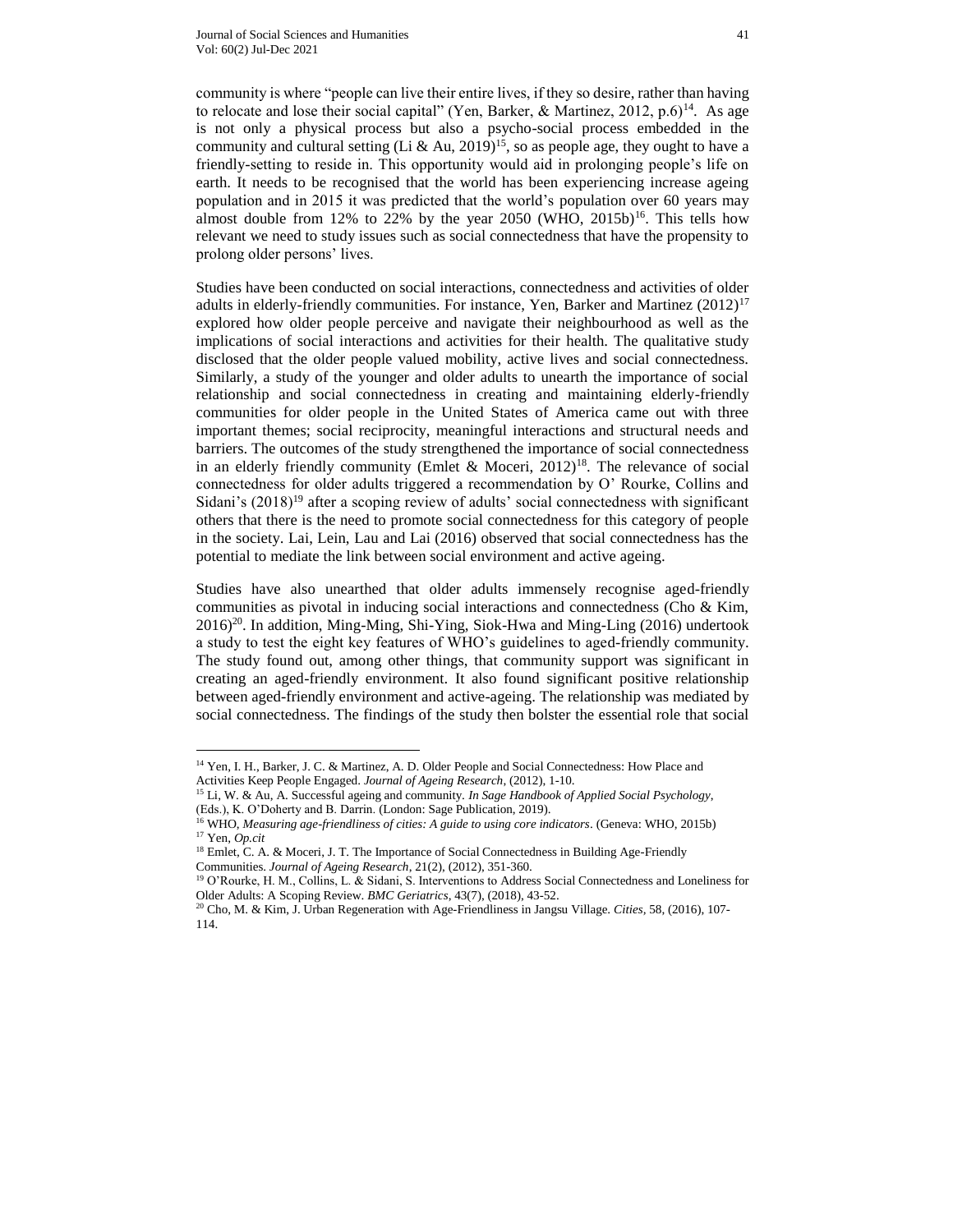connectedness plays in the life of the elderly. Furthermore, Kadoya (2013) explored social interactions between the elderly and the community in Akita city in Japan. The study unveiled that living arrangement and mobility significantly affected the older adults; and social interaction was paramount to them. Again, a study of the elderly in Rotterdam revealed that enjoying social support and having interdependent neighbourhoods were vital to the elderly, which enhanced their wellbeing (Camm, van Dijk & Neiboer, 2013)<sup>21</sup>. Participation in social activities can help prevent social isolation among older men (Ejiri, Kawai, Fuji & Kojima, 2018)<sup>22</sup>. A comprehensive study by Sato (2020)<sup>23</sup> did a global analysis of how older adults comprehend and value social connectedness. The exercise revealed that the older adults valued social connectedness as phenomenal which helps them to be active.

From the foregoing studies, it is observed that there is dearth of empirical evidence of studies on social connectedness of the elderly in non-advanced economies and non-urban settings (Neville, Adams, Napier, Shannon & Jackson,  $2018^{24}$ . A scoping review of empirical studies on social connectedness of older persons revealed that out of the 39 studies that met the inclusion criteria, almost 40% were done in the US (O'Rourke, et al,  $2018)^{25}$ . Keating, Eales and Philips  $(2013)^{26}$  had early on observed that aged-friendly communities' studies had been skewed in favour of the elite communities, neglecting the diversity of rural communities. This situation denies the research community data on the potential or otherwise of the unique advantage that rural areas could provide the older people who live there (Davey,  $2017$ )<sup>27</sup>. Consequently, there was gap in literature about social connectedness of the older people in rural societies. The need for research to include ethnicity and diverse population of older people was felt. The step also is a fulfilment of the WHO's recommendation that an effective policy reformation should take into account aged-friendly concepts and research which seek to analyse aged-friendly communities to include participants from varied backgrounds (Menec, Hutton, Newall, Norwich, Spina & Veselyuk,  $2015)^{28}$ . UNECE  $(2017)^{29}$  quotes two comments of the 2002 Regional Implementation Strategy of MIPAA that draw attention to the need to study issues concerning older persons domicile in rural settings. They are, Comment 2, which says that "to ensure full integration and participation of older persons in society, programmes should aim at rural and remote areas where older persons might find themselves isolated,

<sup>&</sup>lt;sup>21</sup> Camm, J. M., van Dijk, H. M. & Neiboer, A.P. Relationship between Frailty Neighbourhood Security, Social Cohesion and Sense of Belonging among Community-Dwindling, *Geriatrics and Gerontology International*, 13(5), (2013), 739-763.

<sup>&</sup>lt;sup>22</sup> Ejiri, W., Kawai, H., Fugiwara, Y & Kojima, I., Social Participation Reduces Isolation among Japanese Older People in Urban Areas: A 3-Year Longitudinal Study. *PLoS One,* (2019), 14. <sup>23</sup> Sato, M. *Op.cit.*

<sup>&</sup>lt;sup>24</sup> Neville, S., Adams, J., Napier, S., Shannon, K. & Jackson, D. Engaging in my Community: Perceptions of People Aged 85 Years and Over, *International Journal of Qualitative Studies on Health and Wellbeing*, 13(1), (2018), 402-412.

<sup>25</sup> O'Rourke, et.al. *Op.cit*

<sup>26</sup> Keating, N., Eales, J. & Philips, J. Age-Friendly Rural Communities: Conceptualising 'Best Fit'. *Canadian Journal of Ageing*, 32(4), (2013), 319-332.

<sup>27</sup> Davey, J. A. *A Review for the Office for Seniors*, (Wellington: Ministry of Social Development, 2017).

<sup>&</sup>lt;sup>28</sup> Menec, H. H., Hutton, L., Newall, N., Nowicki, S., Spina, J. & Veselynk, D. How Age-Friendly are Rural Communities and What Community Characteristics are Related to Age Friendliness Environment? The Case of Manitoba, Canada. *Ageing and Society*, 35(1), (2015), 203-223.

<sup>29</sup> UNECE Older Persons in Rural and Remote Areas, *UNECE Policy Brief on Ageing*, No.18, (2017)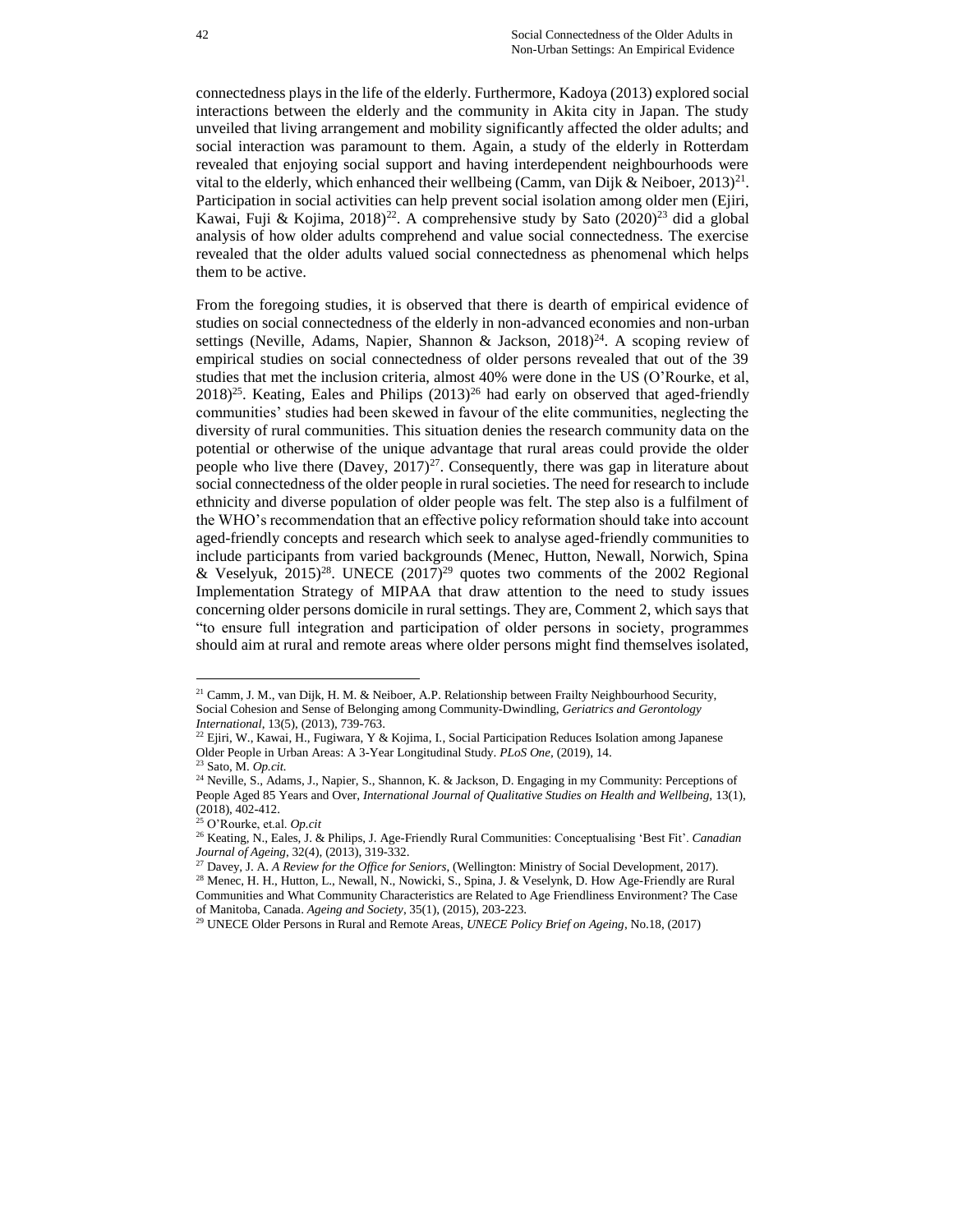without access to their immediate families or to social and other types of infrastructure" and Comment 7, which stipulates that " to strive to ensure quality of life at all ages and maintain independent living including health and wellbeing, special attention should be paid to older persons living in rural or remote areas, who often have difficulties accessing health and social services". Nonetheless, little is known about the social connectedness of older persons in rural communities. These observations precipitated the conduct of this study to garner empirical evidence to answer the questions and test the hypothesis:

### **Research questions**

- 1. To what extent do older adults feel socially connected?
- 2. Who do the older adults mostly socially interact with?
- 3. What avenues are available for the older adults' social interaction?

### **Hypothesis**

H0: There is no statistically significant difference in the level of social connectedness of male and female older adults.

### **Objectives**

The following are the main objectives the study set out to accomplish:

- 1. To gauge the extent to which older adults feel socially connected.
- 2. To find out the people older adults mostly socially interact with.
- 3. To identify the avenues available for older adults' social interaction.
- 4. To compare the level of social connectedness of male and female older adults

#### **Theoretical framework**

The two theories that undergird the study of social connectedness of older adults are the ecological and social inclusion theories. Bronfenbrenner's ecological theory recognises the shared relationship between people and their environments at different levels such as behavioural, cognitive and emotional<sup>30</sup>. People interact with others at various levels<sup>31</sup>. The older adults interact with people at different levels as depicted in the ecological theory.

The second theory is the social inclusion concept, which shows the degree to which views and contributions of all people are cherished and valued. The system allows members to develop and maintain significant relationships and participate in personally and socially meaningful manner. Social inclusion idea has three distinct features at the interface of people and their environment: social integration, social support and access to resources.<sup>32</sup> Social inclusion concept could have different budding benefits such as reciprocal exchange that encourages liberation instead of inequality; social recognition from

<sup>30</sup> Wahl, H. & Oswald, F. Environmental Perspectives on Ageing, D. Danefur & C. Phillipson (Eds.). *In International Handbook of Social Gerontology*, (2010), 11-24

<sup>31</sup> Bronfenbrenner, U. Toward an Experimental Ecology of Human Development, *American Psychologist,*  32(7), (1977), 513-531

<sup>32</sup> Menec, et.al. *Op.cit*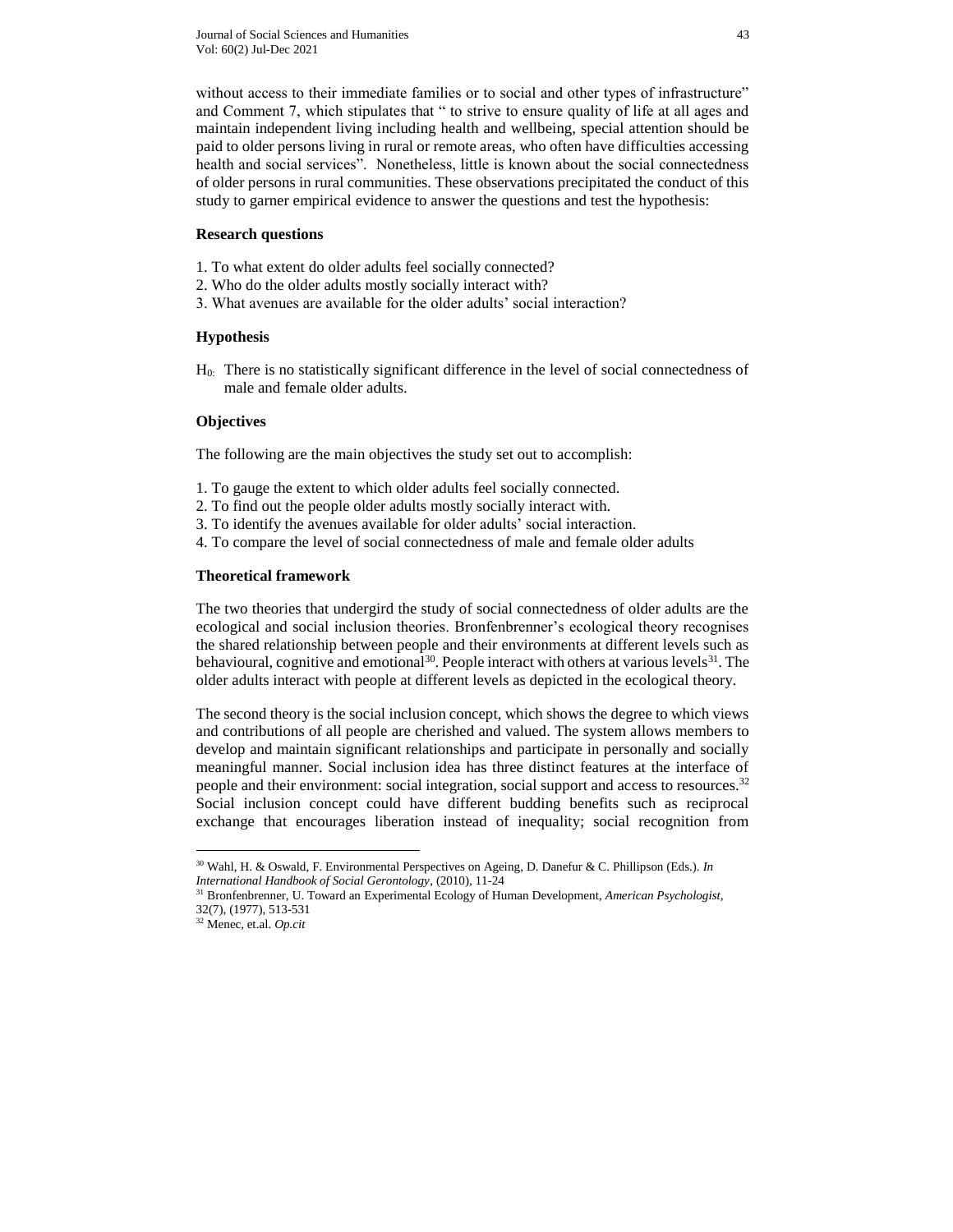community members; and self-efficacy and perceived control of oneself and one's environment. 33

### **Materials and Methods**

The study was conducted in line with the positivist school of thought. In view of that, quantitative data collection methods and analytical tools were employed for the study. The approach was deemed appropriate for the study as it sought to make statistical inferences about the social connectedness of all older adults in the study area. Consequently, descriptive cross-sectional survey design was employed to gather quantitative data to answer the research questions and test the hypothesis.

The study utilised older adults who were 60 years and above at the time of data collection and were permanently living in the rural communities in the chosen rural setting. In all, 366 older adults in eight rural communities in the Gomoa Central District of the Central region of Ghana were recruited to participate in the study. Stratified and convenience sampling techniques were adopted to select the study participants. Thus, the two inclusion criteria are: being 60 years or older and permanently staying in the rural communities in the study area. Those who met the criteria were selected to participate in the study.

Questionnaire was the tool developed to gather data from the research participants. It was segmented based on the socio-demographic data and the study objectives. The items derived from literature on social connectedness of the older adults informed the design of the research tool. The research instrument was tagged "Older Adults' Social Connectedness Questionnaire" (OASCQ) and it was pilot-tested on 45 older adults in a rural community in the same district, which did not form part of the main study. Cronbach alpha reliability co-efficient was used to analyse the data gathered from the pilot testing, which yielded a high reliability of  $r = 0.87$ . Given that the reliability co-efficient is high, the instrument was deployed to generate data for the main study.

The questionnaires were administered by the researcher and two trained assistants. The researcher moved with the assistants at different times during the data collection period and as most of the inhabitants in the rural communities have no or low formal education, who were incapable of reading, comprehending and providing responses appropriately, while one was asking the questions, the other was ticking the responses. This process hugely aided in recording a high return rate of 97%.

The study respondents participated willingly and gave verbal consent prior to administration of the questionnaire. The participants were offered the right to opt out of the exercise, at any time they wanted without prior permission. The data gathered was analysed via Excel and SPSS software. The data was first entered into Excel and later transported to SPSS version 25 before the analysis. While the socio-demographic data was analysed using frequencies and percentages, those on social connectedness, groups the participants socially interact with and means of social interaction were analysed using mean and standard deviation. With the dissimilarities of the level of social connectedness

<sup>33</sup> Davey, J. A. *Op.cit*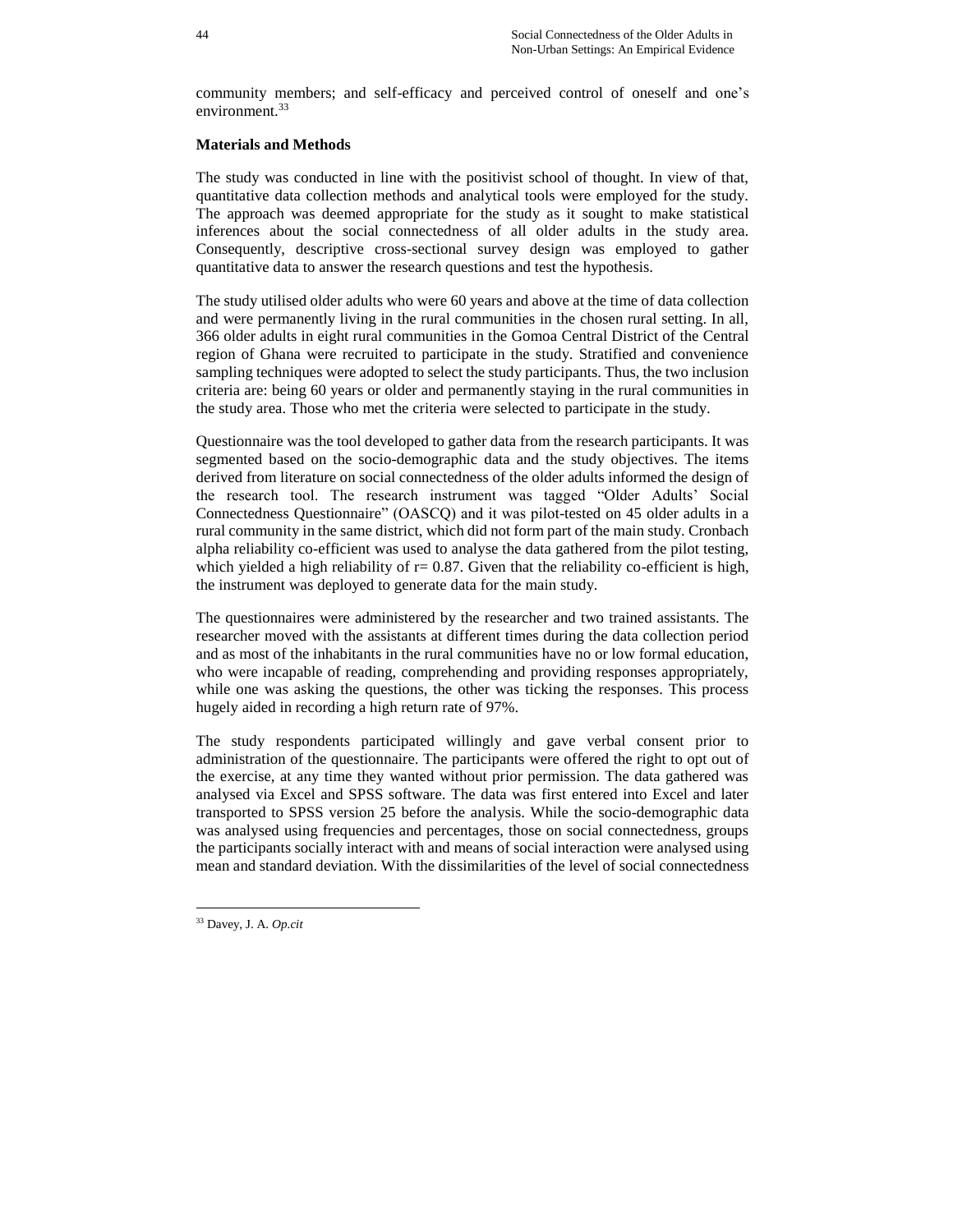between the male and female older adults, independent samples *t*-test was employed to do the analyses.

# **Discussion of Results**

This section of the paper presents the outcomes of the data analysis on the sociodemographic data, the research questions and the hypothesis. Table 1 concerns the results on the socio-demographics of the study participants, Tables 2, 3 and 4 present results that answered the research questions while Table 5 provides outcomes of the hypothesis testing.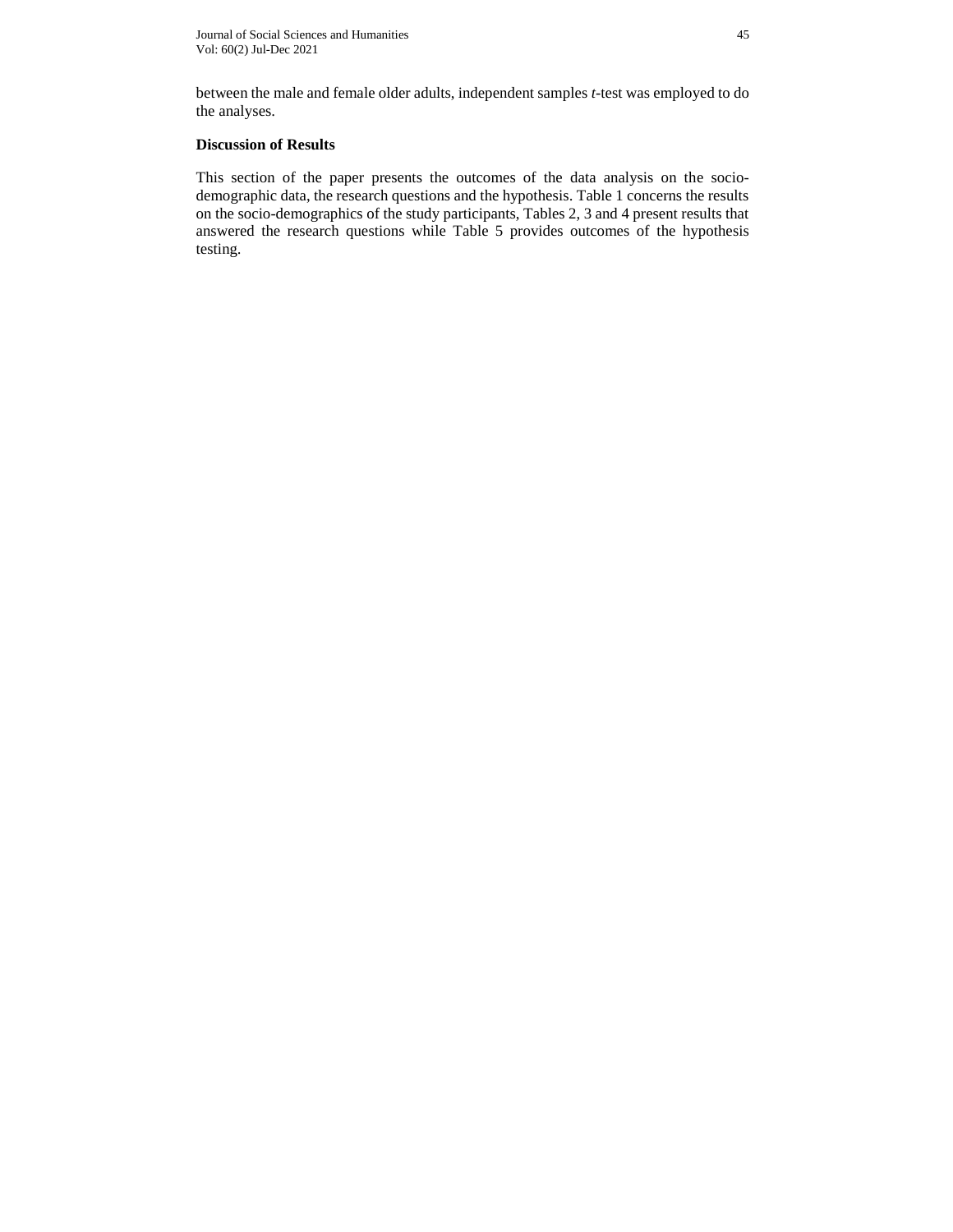| <b>Variable</b>           | <b>Response</b>                                     | <b>Frequency</b> | Percentage |
|---------------------------|-----------------------------------------------------|------------------|------------|
| <b>Sex</b>                | Male                                                | 220              | 60.1       |
|                           | Female                                              | 146              | 39.9       |
| Age                       | $60 - 65$                                           | 71               | 19.4       |
|                           | 66-70                                               | 172              | 47.0       |
|                           | $71 - 75$                                           | 90               | 24.6       |
|                           | Above 75                                            | 33               | 9.0        |
| <b>Marital status</b>     | Married                                             | 148              | 40.4       |
|                           | Divorced                                            | 55               | 15.0       |
|                           | Separated                                           | 73               | 19.9       |
|                           | Single                                              | 69               | 18.9       |
|                           | Widow                                               | 21               | 5.7        |
| <b>Level of Education</b> | No formal education                                 | 120              | 32.8       |
|                           | <b>Basic</b> education                              | 127              | 34.7       |
|                           | Secondary education                                 | 50               | 13.7       |
|                           | <b>Tertiary</b> education                           | 69               | 18.9       |
| <b>Living status</b>      | Living alone                                        | 50               | 13.7       |
|                           | Living with partner alone                           | 96               | 26.2       |
|                           | Living with partner and close<br>relatives          | 124              | 33.0       |
|                           | Living with partner, close and<br>distant relatives | 96               | 26.2       |
| <b>Employment status</b>  | Full time                                           | 117              | 32.0       |
|                           | Part time                                           | 145              | 39.6       |
|                           | Not working                                         | 104              | 28.4       |

**Table 1 Socio-demographic Information**

Source: Field data (2021)

Of the 366 older adults who partook in the survey, there was a higher representation of men (220) vis-à-vis the women (146). The age range of the older adults span 62 and 85 age bracket with the majority of them falling between 66 and 70 years of age.

The results further indicate that the majority of the older adults were still in marital relationship. Every two of them were in a marital relationship. This is consistent with the realisation that marital status and marital quality contribute to people's wellbeing during retirement (Kim & Moen, 2006). Those without spouses were either divorced, separated or had lost their partners. With respect to formal educational attainment, a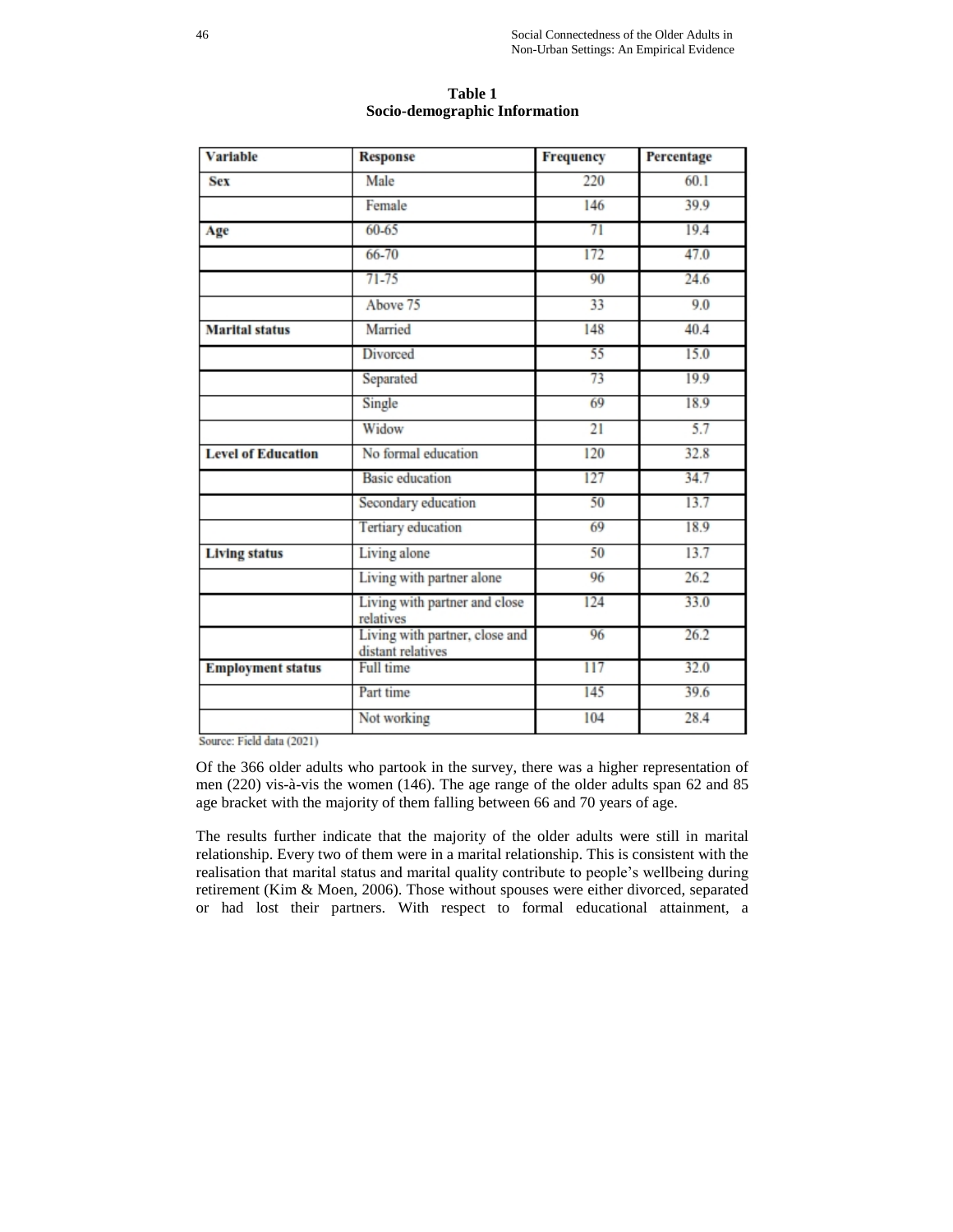disproportionate chunk of the older adults had received some form of formal education. However, their level of education is not high as the majority of them had less than secondary education.

The results also point to the direction that only a few of the older adults live alone; a vast majority of them live with others. This implies that most of the other adults live with others who might facilitate their social interactions with other people. Further, the results evince that the majority of the older adults are still doing some kinds of job which earn them some income. They are either in a full time or a part time job, which also could provide an avenue for them to socially interact with other people. It needs to be noted, however, that full time work in the rural and farming communities in the Ghanaian society does not necessarily mean working in groups or with other people as it is the case in formal sector employment. The older adults who are into farming, fishing, craft and similar jobs, most of whom work alone, do consider themselves as being in full time work.

It is gleaned from the background information about the participants that the study used varied sets of older adults from different ages, educational backgrounds and others. Therefore, the richness of the information provided on their social connectedness with significant others is unparalleled.

### *RQ1: To what extent do older adults feel socially connectedness?*

The study sought to determine the extent to which the older adults are socially connected to other people. Being socially connected is considered a good omen as it enables people to share their concerns with them and receive all sorts of assistance when the need arises. The mean of determination of this result is 3.0. The outcomes of the data analysis on social connectedness of the older adults are presented in Table 2.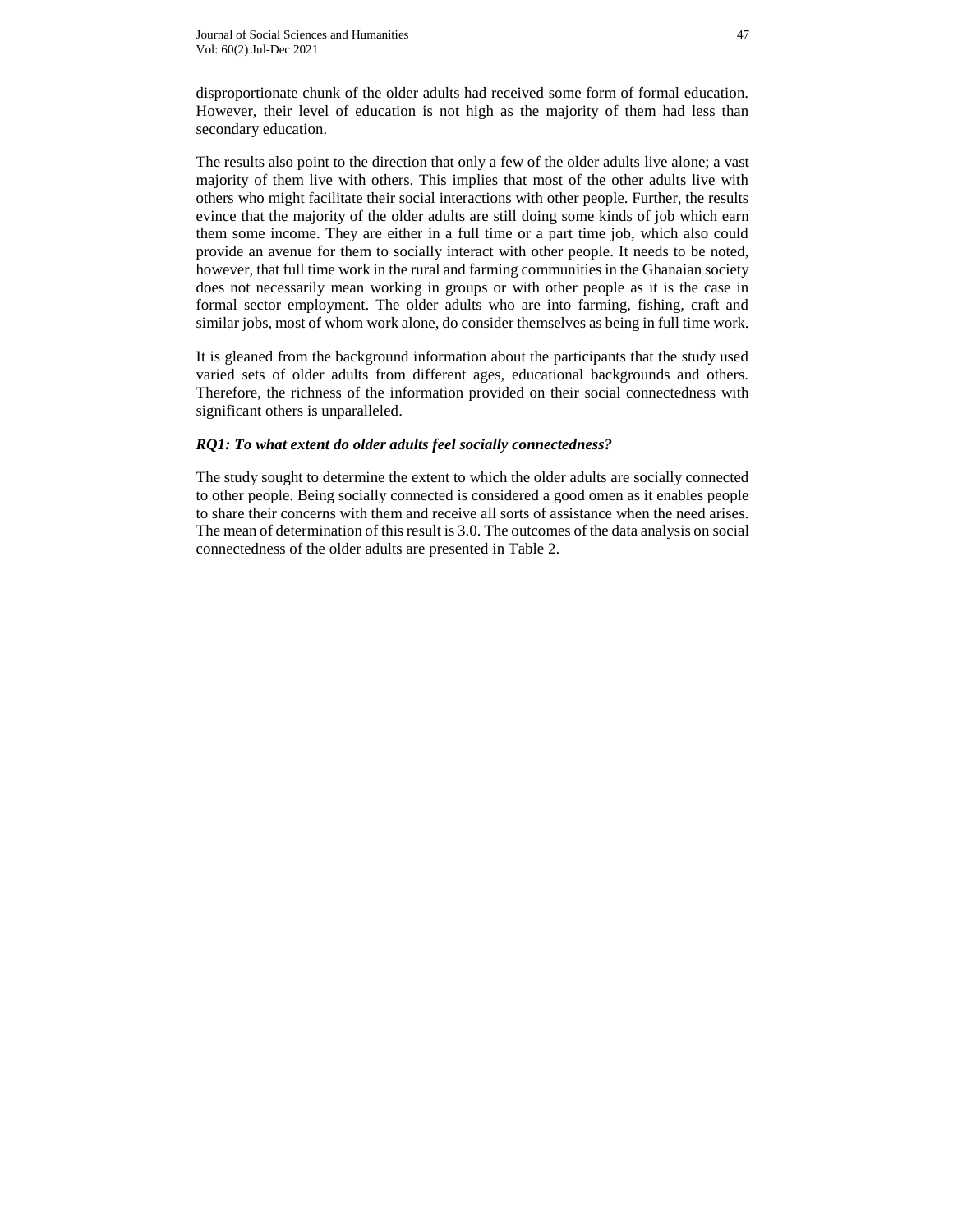|                                        | N   | Mean | <b>SD</b> |
|----------------------------------------|-----|------|-----------|
| I feel more connected                  | 366 | 3.64 | 1.06      |
| I talk to more people                  | 366 | 3.63 | 1.02      |
| I participate in activities and events | 366 | 3.53 | 1.06      |
| I feel lonely                          | 366 | 3.22 | 1.20      |
| I go out with people                   | 366 | 2.87 | 1.06      |
| I know community activities            | 366 | 3.34 | 1.04      |
| I use more community services          | 366 | 3.15 | 1.06      |
| I get more assistance from others      | 366 | 2.67 | 1.14      |
| Overall<br>$-1$<br>------              |     | 3.26 | 1.08      |

**Table 2 Social Connectedness of Older Adults**

Source: Field data (2021)

The results of the study unveiled that the older adults seem to enjoy moderate level of social connectedness with their kits and kins as well as other significant others in their lives. This stems from the fact that the results disclosed that the total mean, 3.26, is slightly above the mean of determination (3.0), with a standard deviation of 1.08 indicating variability in their responses. This finding is at variance with a study which unraveled that older people tend to have huge social networks and a more active social life.34

Regarding the individual items that make them socially connected, aside from the items, "I go out with people" and "I get more assistance from others", which had means lower than 3.0 with wide variability in the responses; the rest had means above the cut-off point. In effect, it can be averred that the older adults felt slightly socially connected with significant others in their lives. It could be averred that a good number of the older adults are experiencing social cessation as also observed by Smith and Victor  $(2019)^{35}$ . Social connections and friendship are support that individuals need in stressful times and older adults need it the more.<sup>36</sup> However, the results imply that the older adults in the area do not enjoy social connectedness as they should.

H0: There is no statistically significant difference in the level of social connectedness of male and female older adults in the rural settings.

<sup>&</sup>lt;sup>34</sup> Edwards, L. T., Spencer, L. H., Bryning, L. & Anthony, B.F. Living Well for Longer: The Economic Argument for Investing in the Health and Wellbeing of Older People in Wales. *Centre for Health Economics and Medicine Evaluation*. (2017)

<sup>35</sup> Smith and Victor, *Op.cit*

<sup>36</sup> Wahl, H. & Oswald, F. *Op.cit.*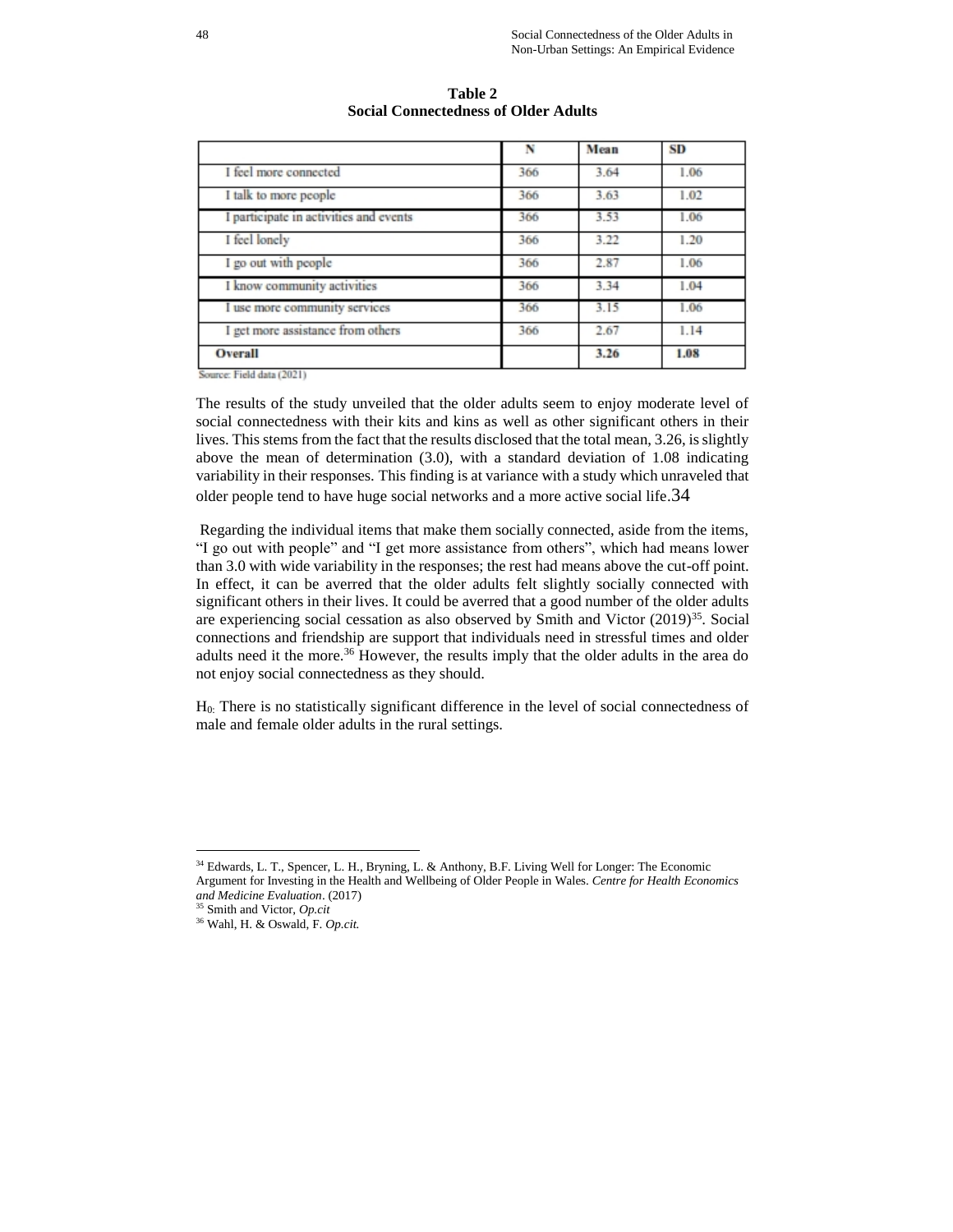|             | N   | <b>Mean</b> | <b>SD</b> | Df  |       | P    |
|-------------|-----|-------------|-----------|-----|-------|------|
| <b>Male</b> | 220 | 3.57        | 1.42      | 364 | 2.359 | .021 |
| Female      | 146 | 3.78        | 1.03      |     |       |      |

**Table 3 Social Connectedness of Male and Female Older Adults**

Source: Field data (2021)

The outcome of the data analysis demonstrates statistically significant difference in social connectedness experienced by male and female older adults. Per the results of the analysis, p=.021, there is statistically significant difference in social connectedness experienced by the male and female older adults in the study area. Female older adults feel more socially connected  $(M=3.78, SD=1.03)$  than do the male older adults  $(m=3.57, SD=1.42)$ . Based on the result, the null hypothesis is rejected. The finding does not support the notion that both male and female older adults in the rural setting experience same moderate level of social connectedness.

### *RQ2: Who do the older adults mostly socially interact with?*

Having established how socially connected the other adults are, the need to find out the categories of people they did have social interactions with emerged. The results of the data analysis of the groups of people that the older adults frequently socially interact with are displayed in Table 4.

|                         | N   | Mean | <b>SD</b> |
|-------------------------|-----|------|-----------|
| Nuclear family members  | 366 | 4.11 | 1.11      |
| Extended family members | 366 | 4.02 | 1.05      |
| Religious groups        | 366 | 3.89 | 1.31      |
| Neighbours              | 366 | 3.42 | 0.98      |
| Friends                 | 366 | 3.40 | 1.08      |
| Association members     | 366 | 2.97 | 1.32      |
| Other group             | 366 | 1.99 | 0.29      |

**Table 4 Groups of People the Older Adults Socially Interact With**

Source: Field data (2021)

From the results, the older adults tend to socially interact with members of their nuclear families the most, followed by their extended family members. The older adults' high rating of their social interaction with members of the nuclear and extended families is an indicative of the fact that, the family reigns supreme in the life of the adults in the Ghanaian rural societies. This may be due to the fact that the majority of them are still in marriage and also live with partners and other people. The probability of an older adult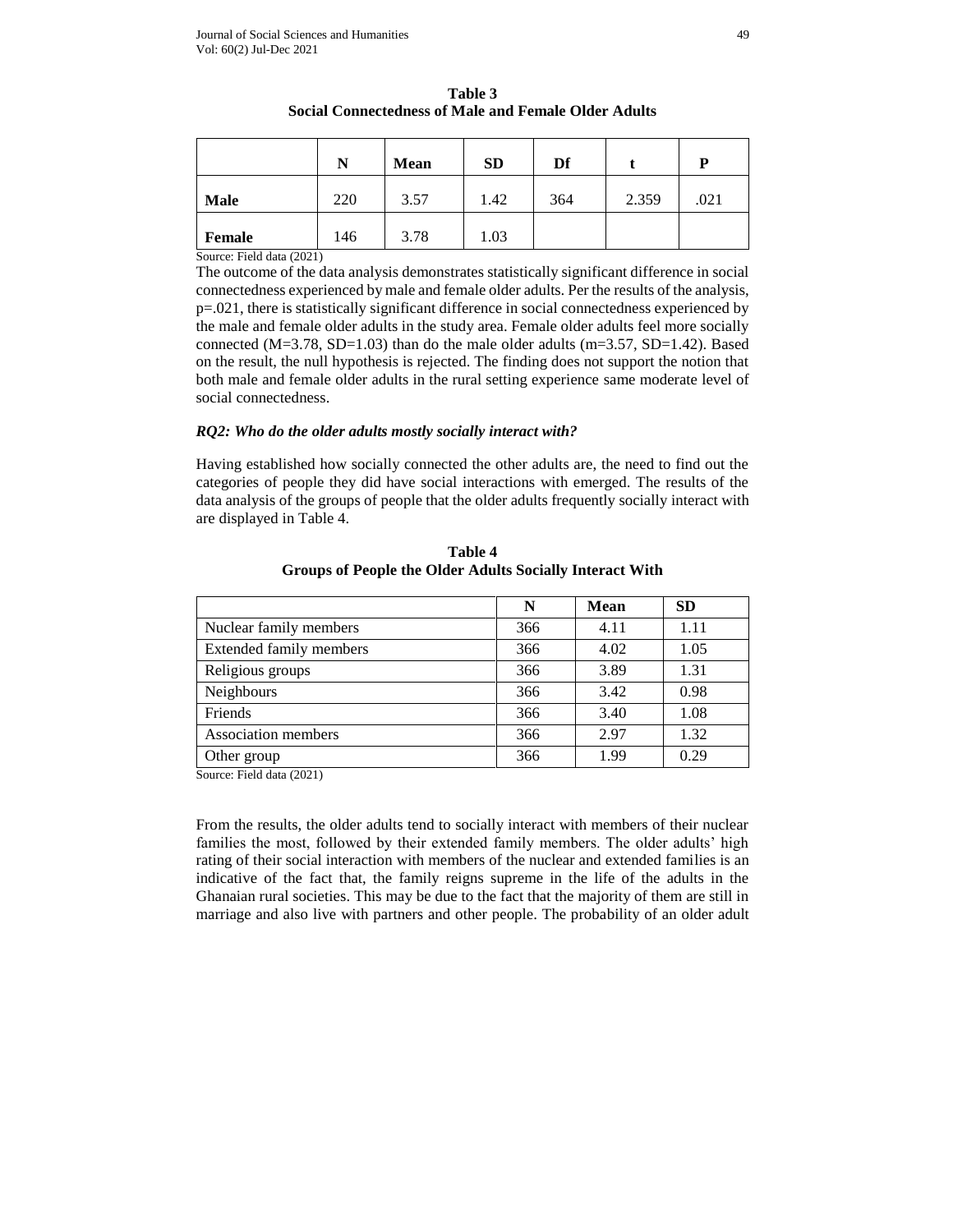receiving social support and counting on a family member for support when the need arises is high. This also drums home the point that the extended family system is still relevant in the rural communities in the country.

Again, the results revealed that the older adults have good social interaction with members of their religious groups, exemplifying the role of religion in the social life of the older adults. It is also worthy to note that per the results, the older adults tend to have good social interactions with their neighbours and friends. Social connections with friends and neighbours guide against functional health of older men<sup>37</sup> and that the older adults in the rural communities might be experiencing this gain. The relatively low rating of the older adults' social interactions with friends corroborates the idea that older persons are vulnerable to loss of friends. Loss of friends can render older persons vulnerable to social isolation<sup>38</sup>, which is not good for their health and life.

#### *RQ3: What avenues are available for the older adults' social interaction?*

The means through which the older adults get socially interacted with the significant others in their lives were sought. The responses to that effect are presented in Table 5.

|                      | <b>Mean</b> | <b>SD</b> |
|----------------------|-------------|-----------|
| Religious activities | 4.30        | 0.34      |
| Phone calls          | 4.17        | 0.91      |
| Cultural activities  | 3.99        | 1.23      |
| Social activities    | 3.95        | 1.10      |
| Home visits          | 1.07        | 1.02      |
| Associations         | 0.34        | 1.45      |
| Leisure activities   | 0.12        | 1.22      |

**Table 5 Means of Interacting with Others**

Source: Field data (2021)

 $\overline{a}$ 

The results demonstrate that with the mean of 4.30 and a standard deviation of 0.34, religious activities and events serve as the major means for the older adults' social interactions with significant others. This finding insinuates that the older adults take their religious activities seriously and this is consistent with the notion that "the African is highly religious". Religious activities, events and celebrations are solid avenues for the older adults to socially interact with others.

Contacting others socially via phone calls also received a high mean of 4.17 and a standard deviation of 0.19. Technology has, thus, become a major contributor to increased social

<sup>37</sup> Murata, C., Saito, T., Tsuji, T., Saito, M. & Kondo, K. A 10-Years Follow-Up Study of Social Ties and Functional Health among the Old: The AGES Project. *International Journal Environment Research on Public Health*, 14, (2017), 717.

<sup>38</sup> Windle, K., Francis, J. & Coomber, C. Preventing Loneliness and Social Isolation: Interventions and Outcomes. *Research Briefly*, (2014)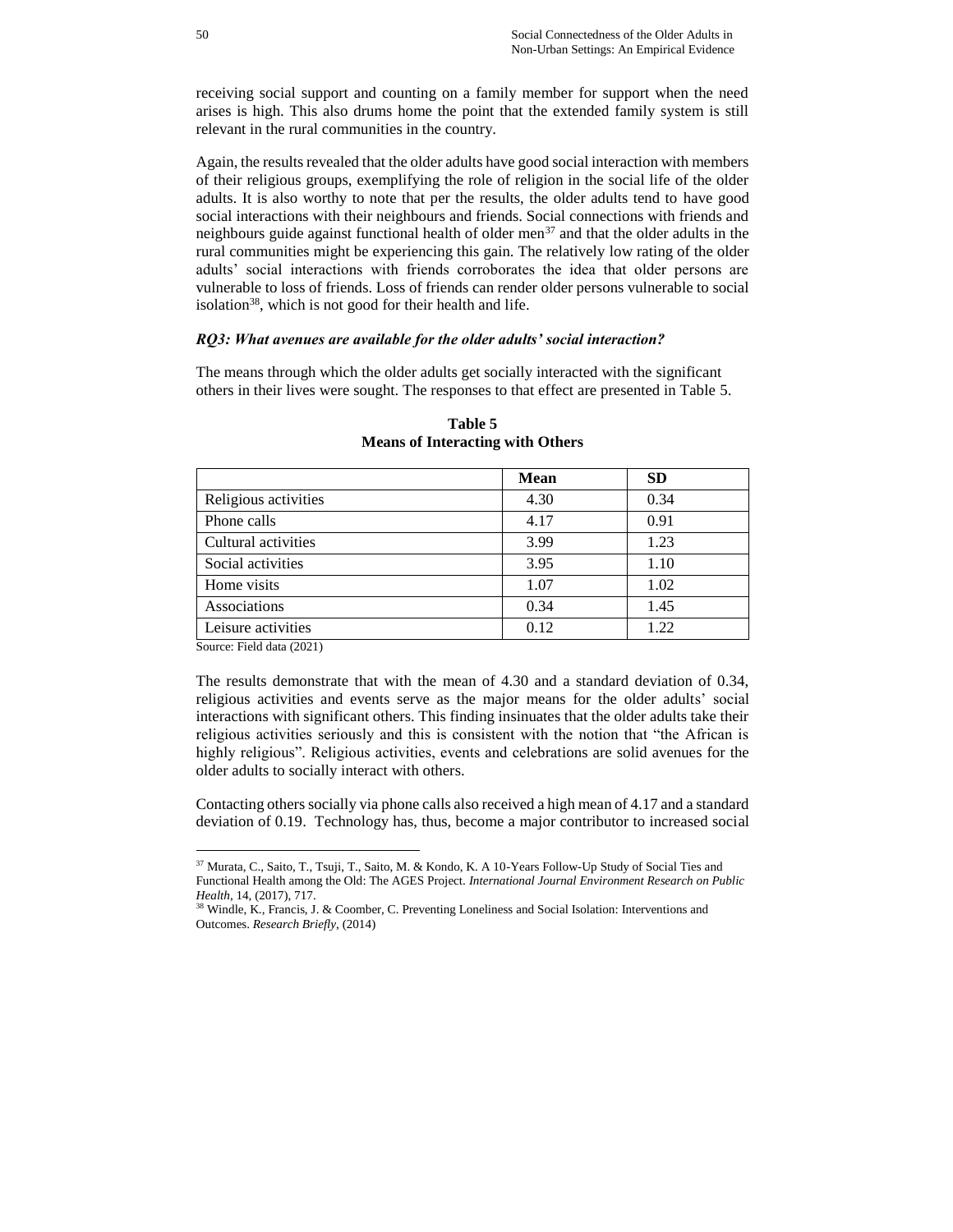connectedness among older adults. The emergence of mobile phones has become a viable means through which the older adults socially interact with family and friends. With the mean of 3.99 and a standard deviation of 1.23, cultural activities also serve as a good means for the older adults to socially interact with others. Cultural events such as funerals and festivals are aiding the older adults to interact and fraternise with significant others in their lives. Social activities also attracted a mean of 3.95 and a standard deviation of 1.10. Social activities like communal meetings, association activities, family meetings and walking with neighbours also afforded older adults the chance to socially interact with others.

An astounding result which emerged from the data analysis is the low mean score (1.07) and a standard deviation of 1.02 for home visit as a means of social interactions of the older adults. The finding means that home visit is not extensively used by family members, neighbours, friends and others to socially interact with the older adults in the rural setting. This situation could be attributed to the restriction on movement as a measure to curtail the spread of the dreaded and deadly Covid-19 pandemic. As the nation and the entire world fight the feared disease, people have been highly advised to remain in-doors if they do not have any serious activity doing outside their homes. This restriction reduced movements of citizens in various settings in the country, which could have contributed to the low levels of home visits to the older adults.

Although per the results, associations and leisure activities had minute means, 0.34 with SD 1.45 and 0.12 with a SD 1.22 respectively, it is not surprising. This is due to the fact that there are usually not many associations and their activities in rural settings, hence, the very limited use of that avenue for social interactions by the older adults. In rural communities, there are few associations for older adults to utilise to encounter other people. Leisure activities are also uncommon and least patronised in rural settings.

### **Conclusion**

 $\overline{a}$ 

The study revealed a moderate level of social connectedness of the older adults in the rural communities through reliance on informal networks of relatives, religious group members, neighbours and friends. The findings tie in with the ecological idea and that the older adults had relation with people at different levels in the ecology albeit inadequate. Their interactions with family members were more intense with family members, religious group members, neighbours and friends. In other words, the elderly in the communities enjoy limited social closeness with varied groups of people. The need for the older adults to have and maintain a great social connection with others is imperative as social interaction or connectedness promotes the wellbeing of older adults (Camm, et al, 2013; Sato, 2020)<sup>39</sup>.

<sup>39</sup> Camm, J. M., van Dijk, H. M. & Neiboer, A. P. Relationship between Frailty Neighbourhood Security, Social Cohesion and Sense of Belonging among Community-Dwindling. *Geriatrics and Gerontology International*, 13(5), (2013), 739-763.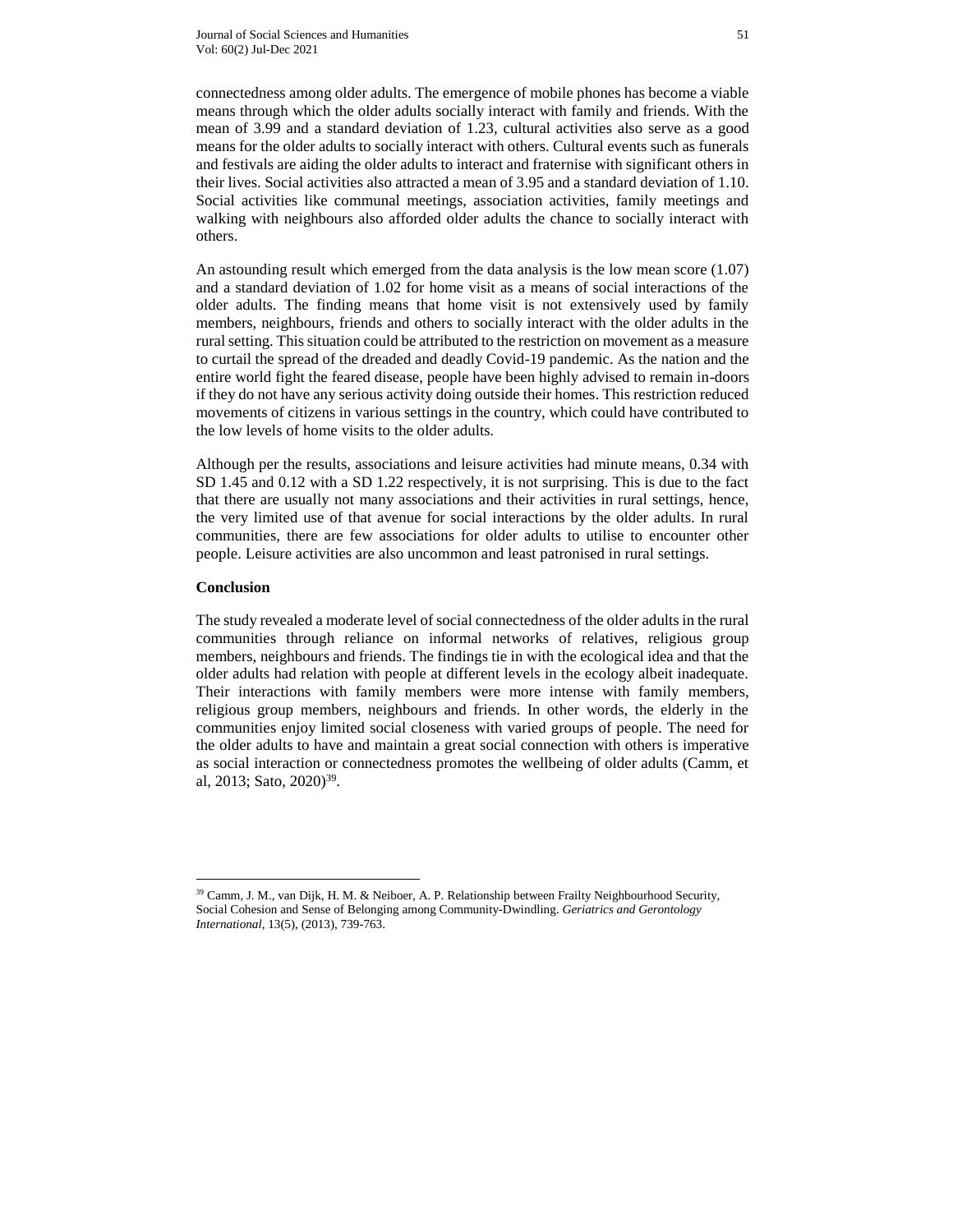The older adults really need to have a feel of belongingness. The moderate level of social connectedness of the older adults also smacks of an appreciable level of social isolations, which may require attention and further studies.

### **Recommendations**

There is the need to study the level of social isolation of the older adults in the rural settings as well as factors accounting for that. Stakeholders also need to work out mechanisms that would help increase social connectedness of the elderly in the society. Especially, increase social connectedness of older adults via technology (which is userfriendly for both the lettered and the unlettered). In this time and age, increased social connectedness through technology needs to be intensified in the rural communities. Online socialising events to improve older adults' social connectedness would be a laudable idea as it has the strength to improve their healthy living and longevity. This will help older persons to use online platforms to socially connect with others (Challands, Lacherez & Obst,  $2017)^{40}$ .

There should also be an increase in professionals specialising in ageing studies. There is the need for more research using all three paradigms to investigate and unpack the issues bedeviling the social connectedness of the elderly in the emerging Ghanaian communities. Besides, more ideal dissemination techniques need to be adopted for research outcomes on ageing and for proper utilisation. More research and appropriate dissemination of research outcomes especially to the aged is non-negotiable in the fledging communities.

Replication of more studies in plenty rural areas as well as a comparative study of the phenomenon in rural, peri-urban and urban communities is imperative. Lastly, a study to gauge the extent of use of the adults' competencies and skills in community development is suggested.

### **Bibliography**

 $\overline{a}$ 

Au, A., Lai, D. W. L., Yip, H., Chan, S., Lai, S., Chaudhury, H., Scharlach, A. & Leeson, G. (2020). Sense of community mediating between age-friendly characteristics and life satisfaction of rural community dwelling older adults. *Environmental Psychology*, 11, 86.

Barnes, H & Parry, J. (2004). Renegotiating identity and relationship: Men and women's adjustments to retirement. *Ageing and Society,* 24, 213-233*.*

Bronfenbrenner, U. (1977). Toward an experimental ecology of human development. *American Psychologist,* 32(7), 513-531.

<sup>40</sup> Challands, K. G., Lacherez, P. & Obst, P. L., Does Online Social Connectedness Buffer Risk Following Driving Cessation? An Analysis of Older and Ex-Drivers. *Cyberpsychology, Behaviour and Social Networking*, 20, (2017), 232-237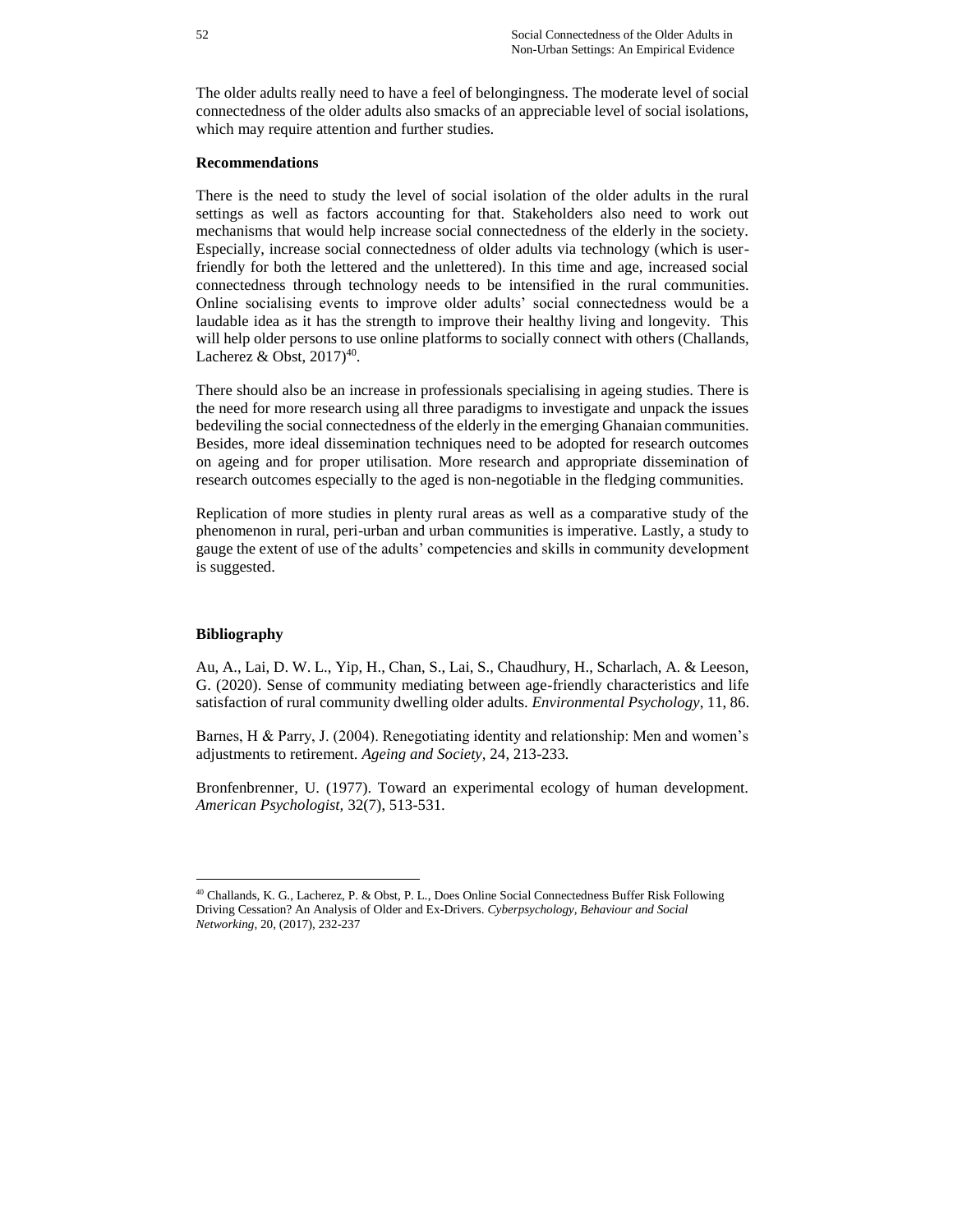Camm, J. M., van Dijk, H. M. & Neiboer, A. P. (2013). Relationship between frailty neighbourhood security, social cohesion and sense of belonging among communitydwindling. *Geriatrics and Gerontology International*, 13(5), 739-763.

Challands, K. G., Lacherez, P. & Obst, P. L. (2017). Does online social connectedness buffer risk following driving cessation? An analysis of older and ex-drivers. *Cyberpsychology, Behaviour and Social Networking*, 20, 232-237.

Cho, M. & Kim, J. (2016). Urban regeneration with age-friendliness in Jangsu village. *Cities,* 58, 107-114.

Davey, J. A. (2017). *A review for the office for seniors*. Wellington: Ministry of Social Development.

Edwards, L. T., Spencer, L. H., Bryning, L. & Anthony, B. F. (2017). Living well for longer: The economic argument for investing in the health and wellbeing of older people in Wales. *Centre for Health Economics and Medicine Evaluation*.

Ejiri, W., Kawai, H., Fugiwara, Y & Kojima, I. (2019). Social participation reduces isolation among Japanese older people in urban areas: A 3year longitudinal study. *PLoS One,* 14.

Emlet, C. A. & Moceri, J. T. (2012). The importance of social connectedness in building age-friendly communities. *Journal of Ageing Research*, 21(2), 351-360.

Franke, T., Tong, C., Ashe, M. C., Mckay, T. & Sis-Gould, J. (2013). The secrets of highly active older adults. *Journal of Ageing Studies*, 27(4), 398-409.

Fratiglioni, L., Pailard-Borg, S. & Winblad, B. (2004). An active and socially integrated lifestyle in late life might protect against dementia. *The Lancet Neurology*, 3(6), 343-353.

Gagauz, O. & Buciuceau-Vrabie, M. (2015). Active ageing index in the Republic of Moldova presentation. *Centre for Demographic Research*, 1-10.

Glimour, H. (2012). Participation in social activities by the aged in Canada. *Reports on the Aged*, 23(4), 3-13.

Holt-Lunstad, J., Smith, T. B. & Layton, J. B. (2010). Social relationship and mortality risk: A meta-analytic review. *PLoSMed*, 7(1).

Horner, B. & Boldy, D. P. (2008). The benefit and burden of 'ageing-in-place' in aged care community. *Australian Health Review*, 32(2), 356-365;

Kadayo, Y. (2013). Toward an age-friendly city: The constraints preventing the elderly's participation in community programmes in Akita city. *Working with Other People*, 17(3), 101-108.

Keating, N., Eales, J. & Philips, J. (2013). Age-friendly rural communities: Conceptualising 'best fit'. *Canadian Journal of Ageing*, 32(4), 319-332.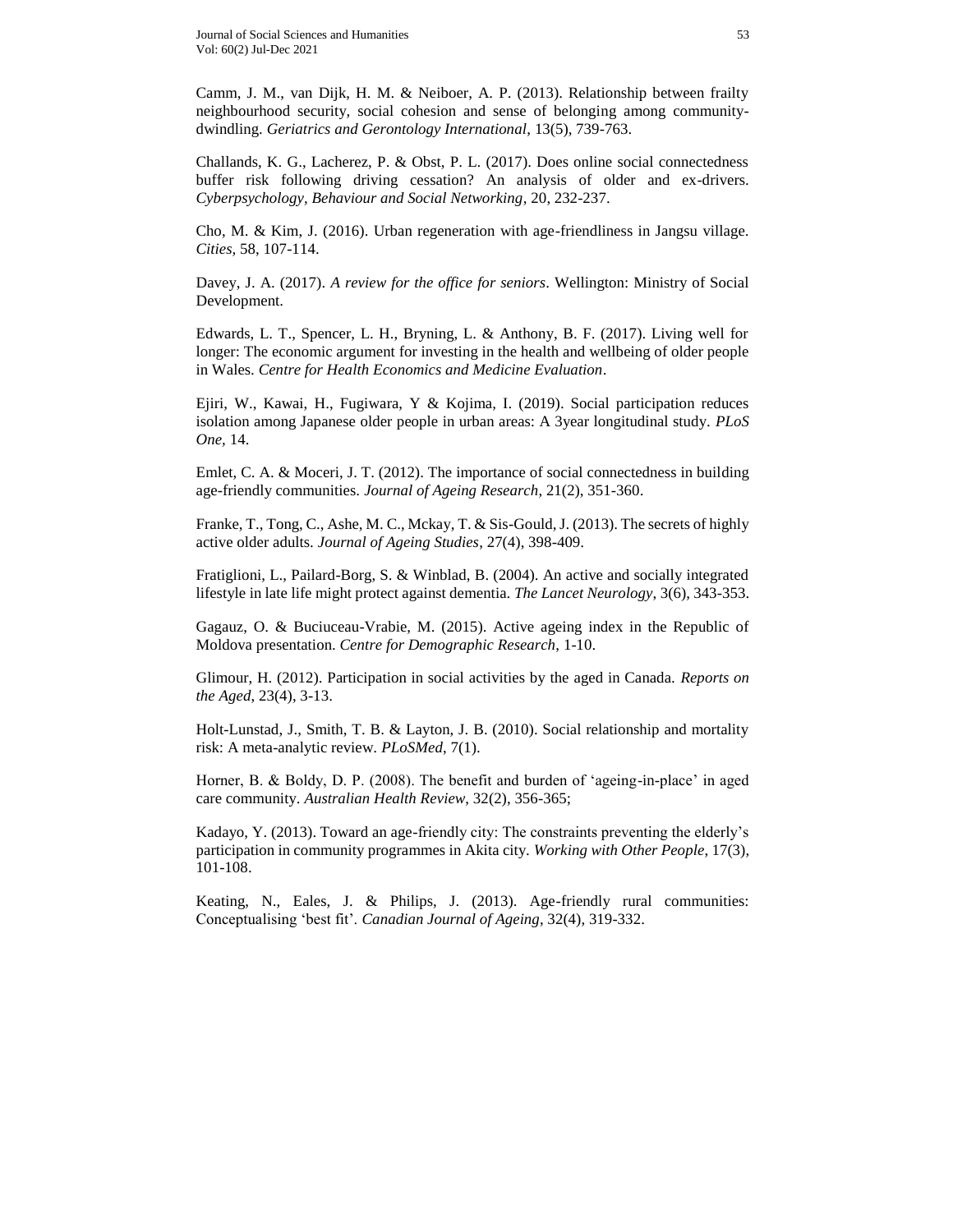Lai, M. M., Lein, S. Y., Lau, S. H. & Lai, M. L. (2016). Modeling age-friendly environment, active ageing and social connectedness in an emerging Asian economy. *Journal of Ageing Research*, 1-14.

Li, W. & Au, A. (2019). Successful ageing and community. *In Sage Handbook of Applied Social Psychology*, (Eds.), K. O'Doherty and B. Darrin. London: Sage Publication.

Menec, H. H., Hutton, L., Newall, N., Nowicki, S., Spina, J. & Veselunk, D. (2015). How age-friendly are rural communities and what community characteristics are related to age friendliness environment? The case of Manitoba, Canada. *Ageing and Society*, 35(1), 203- 223.

Ming-Ming, L., Shi-Ying, L., Siok-Hwa, L. & Ming-Ling, L. (2016). Modeling agefriendly environment, active ageing and connectedness in an emerging Asian economy. *Journal of Ageing Research*, 1-14.

Mountain, G. (2018). Social connectedness in older persons: Who is responsible? *The Lancet Public Health*, 3(9), 412-413.

Murata, C., Saito, T., Tsuji, T., Saito, M. & Kondo, K. (2017). A 10-years follow-up study of social ties and functional health among the old: The AGES project. *International Journal Environment Research on Public Health*, 14, 717.

Neville, S., Adams, J., Napier, S., Shannon, K. & Jackson, D. (2018). Engaging in my community: Perceptions of people aged 85 years and over. *International Journal of Qualitative Studies on Health and Wellbeing,* 13(1), 402-412.

O'Rourke, H. M., Collins, L. & Sidani, S. (2018). Interventions to address social connectedness and loneliness for older adults: A scoping review. *BMC Geriatrics*, 43(7), 43-52.

OECD (2019). *OECD measurement of social capital project and questionnaire databank*. Washington: OECD.

Osborne, J. W. (2012). Psychological effects of the transition to retirement. *Canadian Journal of Counselling and Psychology*, 46 (1), 45-58.

Saravanakumar, P., Garrett, N. K., Wissan, K. V., Montayre, J. & McBride, K. (2021). Social connectedness and self-perceived health of older adults in New Zealand. *Health and Social Care in the Community*, 1-10.

Sato, M. (2020). Understanding social connectedness amongst older people in lowincome and middle-income countries belonging to Moldova: An exploratory case study. *Samuel Centre for Social Connectedness,* 1-33.

Scharlach, A. & Lehning, A. (2013). Ageing friendly communities and social inclusion in the United State of America. *Ageing and Society*, 33, 110-136.